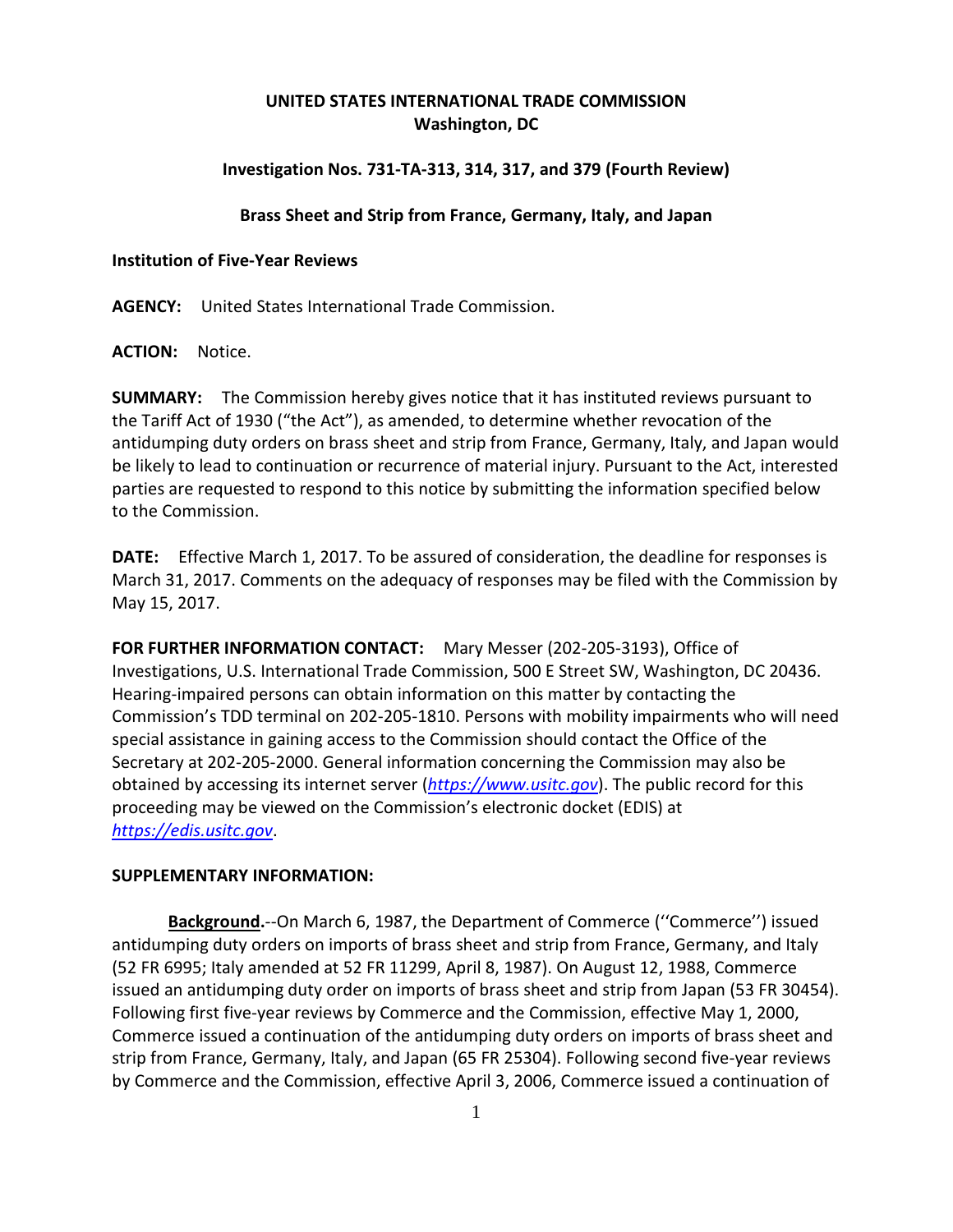the antidumping duty orders on imports of brass sheet and strip from France, Germany, Italy, and Japan (71 FR 16552). Following the third five-year reviews by Commerce and the Commission, effective April 26, 2012, Commerce issued a continuation of the antidumping duty orders on imports of brass sheet and strip from France, Germany, Italy, and Japan (77 FR 24932). The Commission is now conducting fourth reviews pursuant to section 751(c) of the Act, as amended (19 USC 1675(c)), to determine whether revocation of the orders would be likely to lead to continuation or recurrence of material injury to the domestic industry within a reasonably foreseeable time. Provisions concerning the conduct of this proceeding may be found in the Commission's Rules of Practice and Procedure at 19 CFR parts 201, subparts A and B and 19 CFR part 207, subparts A and F. The Commission will assess the adequacy of interested party responses to this notice of institution to determine whether to conduct full or expedited reviews. The Commission's determinations in any expedited reviews will be based on the facts available, which may include information provided in response to this notice.

**Definitions.**--The following definitions apply to these reviews:

- (1) *Subject Merchandise* is the class or kind of merchandise that is within the scope of the five-year reviews, as defined by the Department of Commerce.
- (2) The *Subject Countries* in these reviews are France, Italy, Germany, and Japan.
- (3) The *Domestic Like Product* is the domestically produced product or products which are like, or in the absence of like, most similar in characteristics and uses with, the *Subject Merchandise*. In its original antidumping duty determinations concerning brass sheet and strip from France, Germany, and Italy, the Commission defined the *Domestic Like Product* to include brass material to be rerolled ("reroll") and finished brass sheet and strip ("finished products"). In its original antidumping duty determination and the remand determination concerning brass sheet and strip from Japan, the Commission defined the *Domestic Like Product* to be all Unified Numbering System ("UNS") C20000 domestically produced brass sheet and strip. One Commissioner defined the *Domestic Like Product* differently. In its full first, second, and third five-year review determinations, the Commission defined the *Domestic Like Product* as all UNS C20000 series brass sheet and strip, coextensive with Commerce's scope. For purposes of responding to this notice, the *Domestic Like Product* is all UNS C20000 series brass sheet and strip.
- (4) The *Domestic Industry* is the U.S. producers as a whole of the *Domestic Like Product*, or those producers whose collective output of the *Domestic Like Product* constitutes a major proportion of the total domestic production of the product. In its original antidumping duty determinations concerning brass sheet and strip from France, Germany, and Italy, the Commission defined the *Domestic Industry* to include primary mills with casting capabilities and rerollers. In its original antidumping duty determination and the remand determination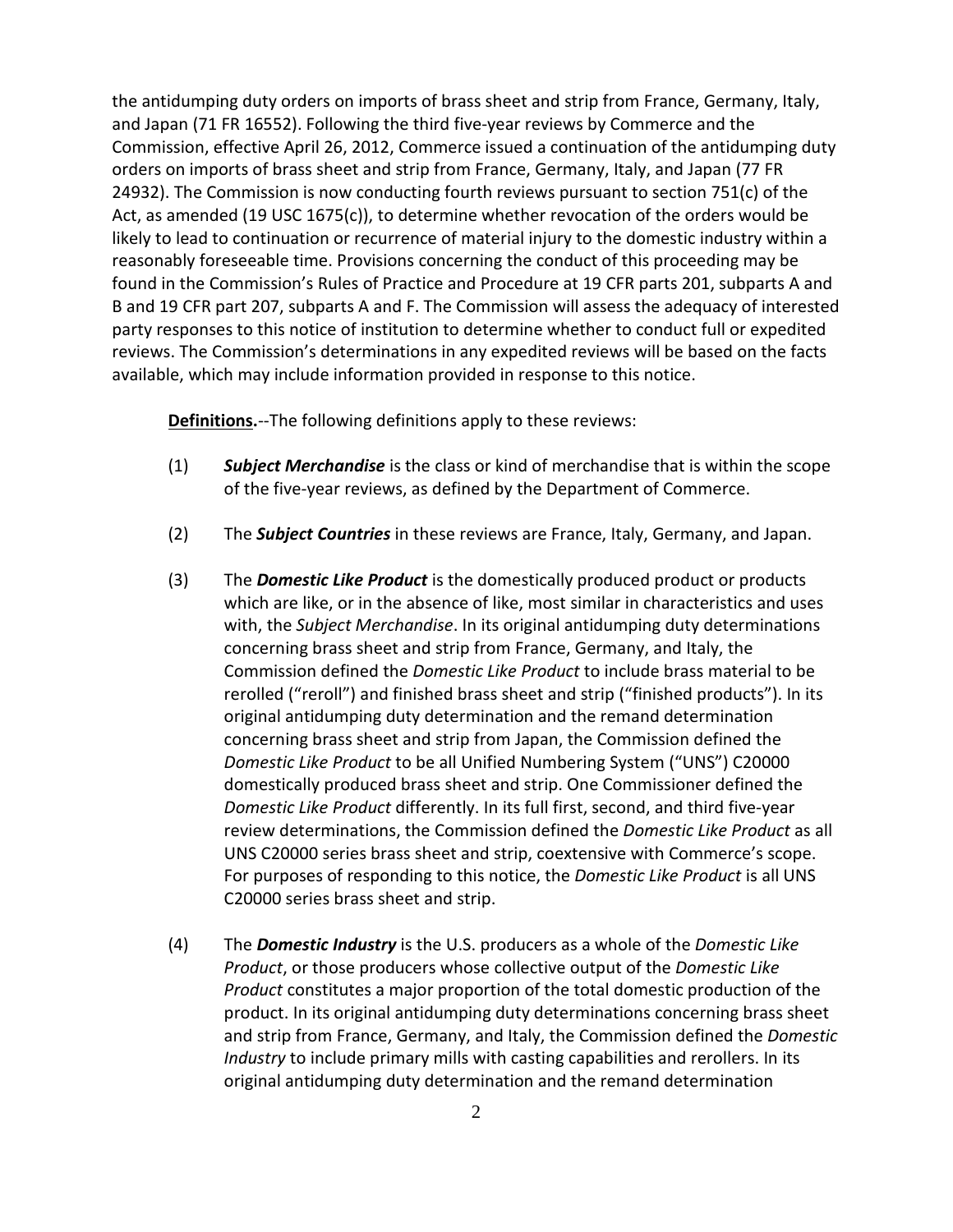concerning brass sheet and strip from Japan, the Commission defined the *Domestic Industry* as producers of the corresponding *Domestic Like Product*. One Commissioner defined the *Domestic Industry* differently. In its full first, second, and third five-year review determinations, the Commission defined the *Domestic Industry* to consist of the domestic producers of UNS C20000 series brass sheet and strip, including rerollers as well as basic producers. For purposes of responding to this notice, the *Domestic Industry* is all domestic producers of UNS C20000 series brass sheet and strip.

(5) An *Importer* is any person or firm engaged, either directly or through a parent company or subsidiary, in importing the *Subject Merchandise* into the United States from a foreign manufacturer or through its selling agent.

**Participation in the proceeding and public service list.**--Persons, including industrial users of the *Subject Merchandise* and, if the merchandise is sold at the retail level, representative consumer organizations, wishing to participate in the proceeding as parties must file an entry of appearance with the Secretary to the Commission, as provided in section 201.11(b)(4) of the Commission's rules, no later than 21 days after publication of this notice in the *Federal Register*. The Secretary will maintain a public service list containing the names and addresses of all persons, or their representatives, who are parties to the proceeding.

Former Commission employees who are seeking to appear in Commission five-year reviews are advised that they may appear in a review even if they participated personally and substantially in the corresponding underlying original investigation or an earlier review of the same underlying investigation. The Commission's designated agency ethics official has advised that a five-year review is not the same particular matter as the underlying original investigation, and a five-year review is not the same particular matter as an earlier review of the same underlying investigation for purposes of 18 U.S.C. 207, the post employment statute for Federal employees, and Commission rule 201.15(b) (19 CFR 201.15(b)), 79 FR 3246 (Jan. 17, 2014), 73 FR 24609 (May 5, 2008). Consequently, former employees are not required to seek Commission approval to appear in a review under Commission rule 19 CFR 201.15, even if the corresponding underlying original investigation or an earlier review of the same underlying investigation was pending when they were Commission employees. For further ethics advice on this matter, contact Carol McCue Verratti, Deputy Agency Ethics Official, at 202-205-3088.

**Limited disclosure of business proprietary information (BPI) under an administrative protective order (APO) and APO service list.**--Pursuant to section 207.7(a) of the Commission's rules, the Secretary will make BPI submitted in this proceeding available to authorized applicants under the APO issued in the proceeding, provided that the application is made no later than 21 days after publication of this notice in the *Federal Register*. Authorized applicants must represent interested parties, as defined in 19 U.S.C. 1677(9), who are parties to the proceeding. A separate service list will be maintained by the Secretary for those parties authorized to receive BPI under the APO.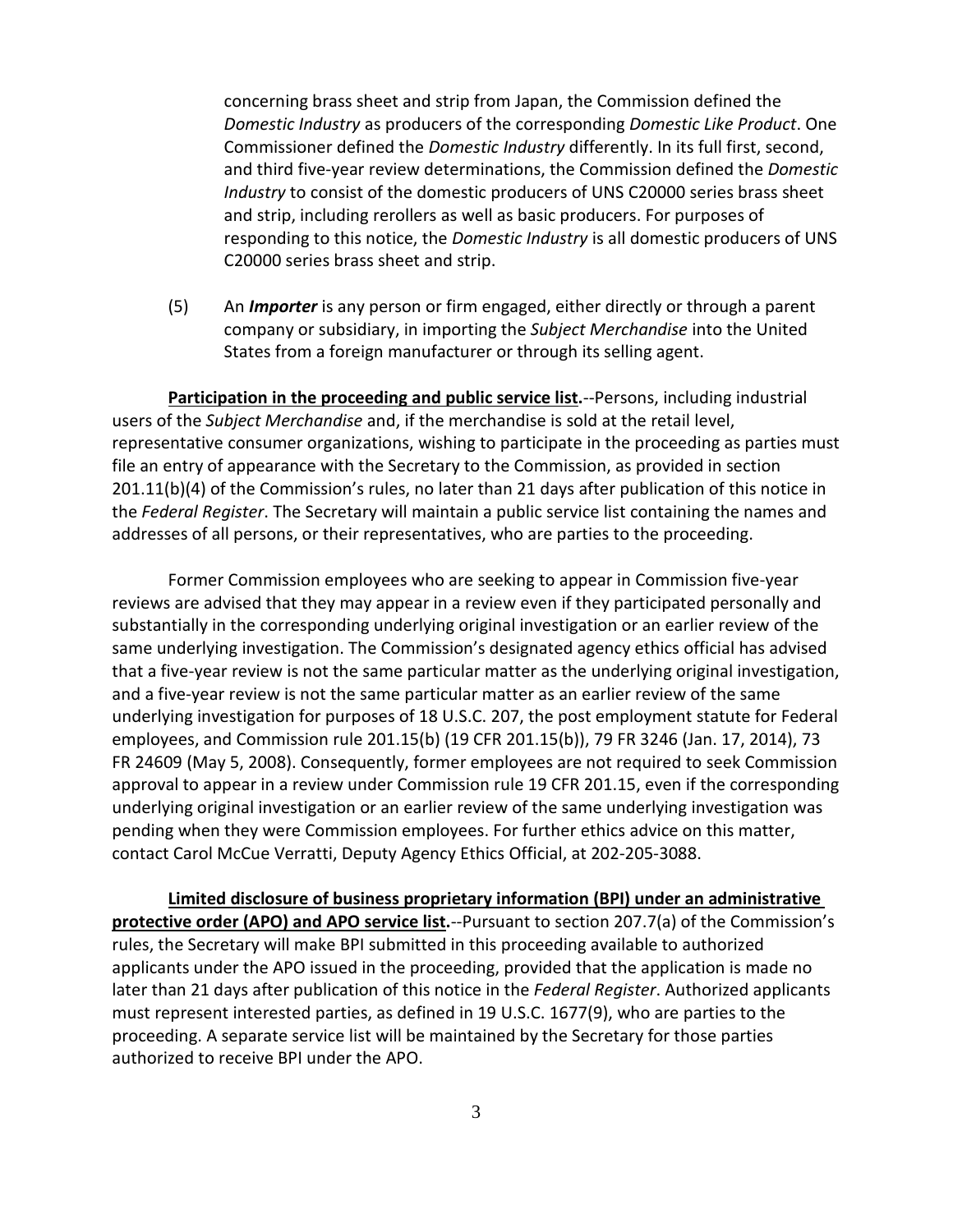**Certification.**--Pursuant to section 207.3 of the Commission's rules, any person submitting information to the Commission in connection with this proceeding must certify that the information is accurate and complete to the best of the submitter's knowledge. In making the certification, the submitter will acknowledge that information submitted in response to this request for information and throughout this proceeding or other proceeding may be disclosed to and used: (i) by the Commission, its employees and Offices, and contract personnel (a) for developing or maintaining the records of this or a related proceeding, or (b) in internal investigations, audits, reviews, and evaluations relating to the programs, personnel, and operations of the Commission including under 5 U.S.C. Appendix 3; or (ii) by U.S. government employees and contract personnel, solely for cybersecurity purposes. All contract personnel will sign appropriate nondisclosure agreements.

**Written submissions.**--Pursuant to section 207.61 of the Commission's rules, each interested party response to this notice must provide the information specified below. The deadline for filing such responses is March 31, 2017. Pursuant to section 207.62(b) of the Commission's rules, eligible parties (as specified in Commission rule 207.62(b)(1)) may also file comments concerning the adequacy of responses to the notice of institution and whether the Commission should conduct expedited or full reviews. The deadline for filing such comments is May 15, 2017. All written submissions must conform with the provisions of section 201.8 of the Commission's rules; any submissions that contain BPI must also conform with the requirements of sections 201.6, 207.3, and 207.7 of the Commission's rules. The Commission's Handbook on E-Filing, available on the Commission's website at *[https://edis.usitc.gov](https://edis.usitc.gov/)*, elaborates upon the Commission's rules with respect to electronic filing. Also, in accordance with sections 201.16(c) and 207.3 of the Commission's rules, each document filed by a party to the proceeding must be served on all other parties to the proceeding (as identified by either the public or APO service list as appropriate), and a certificate of service must accompany the document (if you are not a party to the proceeding you do not need to serve your response).

No response to this request for information is required if a currently valid Office of Management and Budget (OMB) number is not displayed; the OMB number is 3117 0016/USITC No. 17-5-379 expiration date June 30, 2017. Public reporting burden for the request is estimated to average 15 hours per response. Please send comments regarding the accuracy of this burden estimate to the Office of Investigations, U.S. International Trade Commission, 500 E Street SW, Washington, DC 20436.

**Inability to provide requested information.**--Pursuant to section 207.61(c) of the Commission's rules, any interested party that cannot furnish the information requested by this notice in the requested form and manner shall notify the Commission at the earliest possible time, provide a full explanation of why it cannot provide the requested information, and indicate alternative forms in which it can provide equivalent information. If an interested party does not provide this notification (or the Commission finds the explanation provided in the notification inadequate) and fails to provide a complete response to this notice, the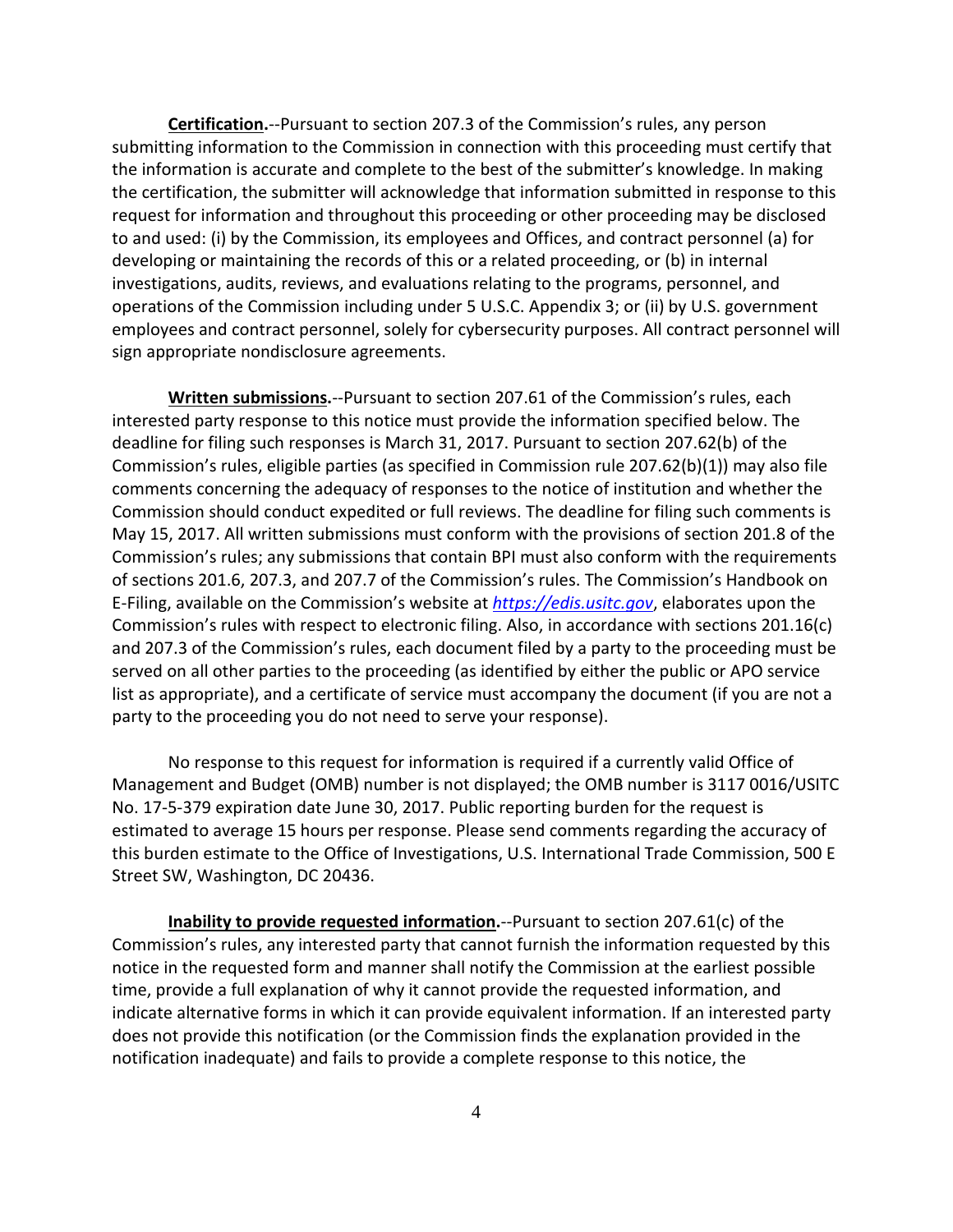Commission may take an adverse inference against the party pursuant to section 776(b) of the Act (19 U.S.C. 1677e(b)) in making its determinations in the reviews.

**INFORMATION TO BE PROVIDED IN RESPONSE TO THIS NOTICE OF INSTITUTION:** If you are a domestic producer, union/worker group, or trade/business association; import/export *Subject Merchandise* from more than one *Subject Country*; or produce *Subject Merchandise* in more than one *Subject Country*, you may file a single response. If you do so, please ensure that your response to each question includes the information requested for each pertinent *Subject Country.* As used below, the term "firm" includes any related firms.

- (1) The name and address of your firm or entity (including World Wide Web address) and name, telephone number, fax number, and E-mail address of the certifying official.
- (2) A statement indicating whether your firm/entity is an interested party under 19 U.S.C. 1677(9) and if so, how, including whether your firm/entity is a U.S. producer of the *Domestic Like Product*, a U.S. union or worker group, a U.S. importer of the *Subject Merchandi*se, a foreign producer or exporter of the *Subject Merchandise*, a U.S. or foreign trade or business association (a majority of whose members are interested parties under the statute), or another interested party (including an explanation). If you are a union/worker group or trade/business association, identify the firms in which your workers are employed or which are members of your association.
- (3) A statement indicating whether your firm/entity is willing to participate in this proceeding by providing information requested by the Commission.
- (4) A statement of the likely effects of the revocation of the antidumping duty orders on the *Domestic Industry* in general and/or your firm/entity specifically. In your response, please discuss the various factors specified in section 752(a) of the Act (19 U.S.C. 1675a(a)) including the likely volume of subject imports, likely price effects of subject imports, and likely impact of imports of *Subject Merchandise* on the *Domestic Industry*.
- (5) A list of all known and currently operating U.S. producers of the *Domestic Like Product*. Identify any known related parties and the nature of the relationship as defined in section 771(4)(B) of the Act (19 U.S.C. 1677(4)(B)).
- (6) A list of all known and currently operating U.S. importers of the *Subject Merchandise* and producers of the *Subject Merchandise* in each *Subject Country* that currently export or have exported *Subject Merchandise* to the United States or other countries after 2010.
- (7) A list of 3-5 leading purchasers in the U.S. market for the *Domestic Like Product* and the *Subject Merchandise* (including street address, World Wide Web address, and the name, telephone number, fax number, and E-mail address of a responsible official at each firm).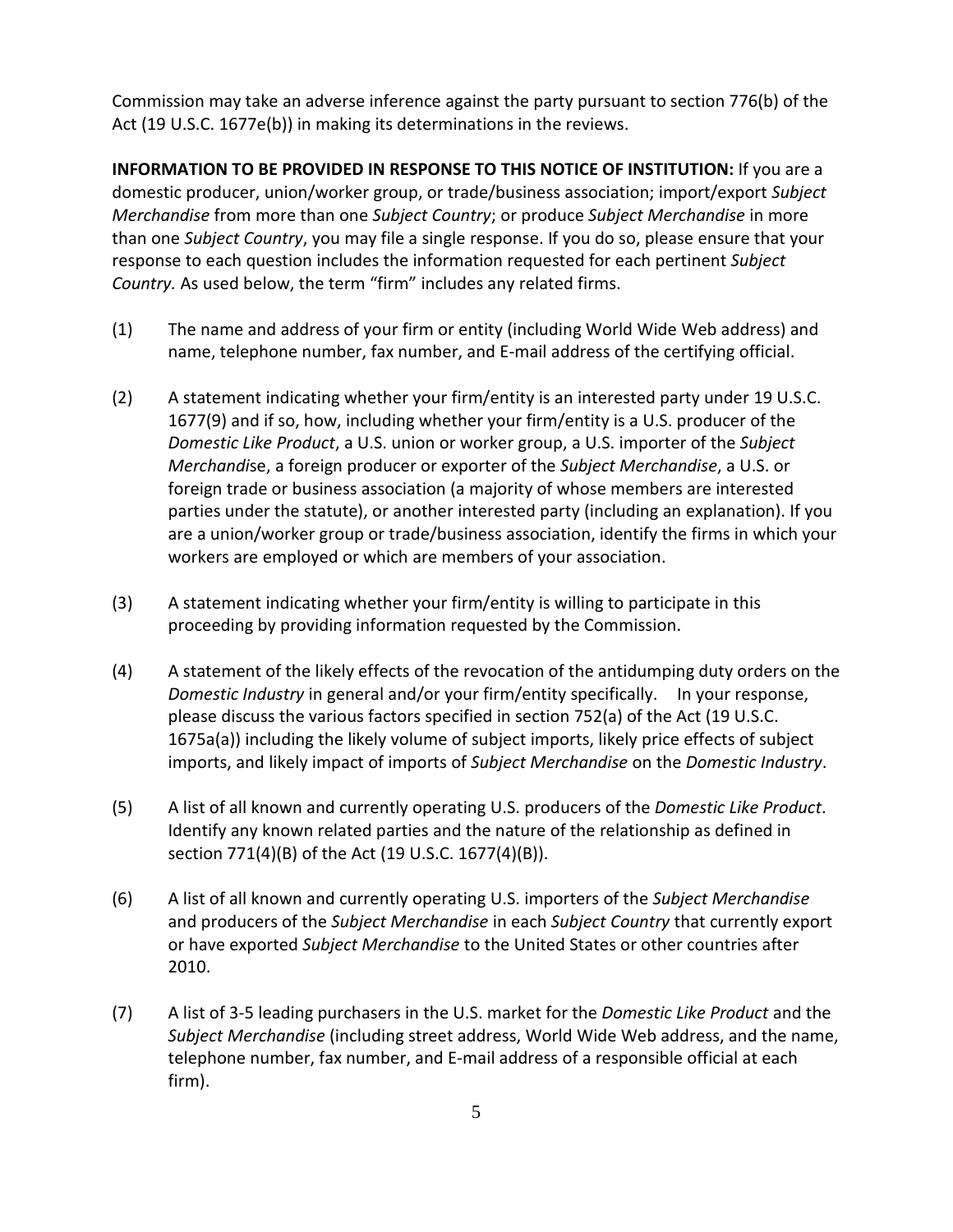- (8) A list of known sources of information on national or regional prices for the *Domestic Like Product* or the *Subject Merchandise* in the U.S. or other markets.
- (9) If you are a U.S. producer of the *Domestic Like Product*, provide the following information on your firm's operations on that product during calendar 2016, except as noted (report quantity data in pounds and value data in U.S. dollars, f.o.b. plant). If you are a union/worker group or trade/business association, provide the information, on an aggregate basis, for the firms in which your workers are employed/which are members of your association.
	- (a) Production (quantity) and, if known, an estimate of the percentage of total U.S. production of the *Domestic Like Product* accounted for by your firm's(s') production;
	- (b) Capacity (quantity) of your firm to produce the *Domestic Like Product* (that is, the level of production that your establishment(s) could reasonably have expected to attain during the year, assuming normal operating conditions (using equipment and machinery in place and ready to operate), normal operating levels (hours per week/weeks per year), time for downtime, maintenance, repair, and cleanup, and a typical or representative product mix);
	- (c) the quantity and value of U.S. commercial shipments of the *Domestic Like Product* produced in your U.S. plant(s);
	- (d) the quantity and value of U.S. internal consumption/company transfers of the *Domestic Like Product* produced in your U.S. plant(s); and
	- (e) the value of (i) net sales, (ii) cost of goods sold (COGS), (iii) gross profit, (iv) selling, general and administrative (SG&A) expenses, and (v) operating income of the *Domestic Like Product* produced in your U.S. plant(s) (include both U.S. and export commercial sales, internal consumption, and company transfers) for your most recently completed fiscal year (identify the date on which your fiscal year ends).
- (10) If you are a U.S. importer or a trade/business association of U.S. importers of the *Subject Merchandise* from any *Subject Country*, provide the following information on your firm's(s') operations on that product during calendar year 2016 (report quantity data in pounds and value data in U.S. dollars). If you are a trade/business association, provide the information, on an aggregate basis, for the firms which are members of your association.
	- (a) The quantity and value (landed, duty-paid but not including antidumping duties) of U.S. imports and, if known, an estimate of the percentage of total U.S. imports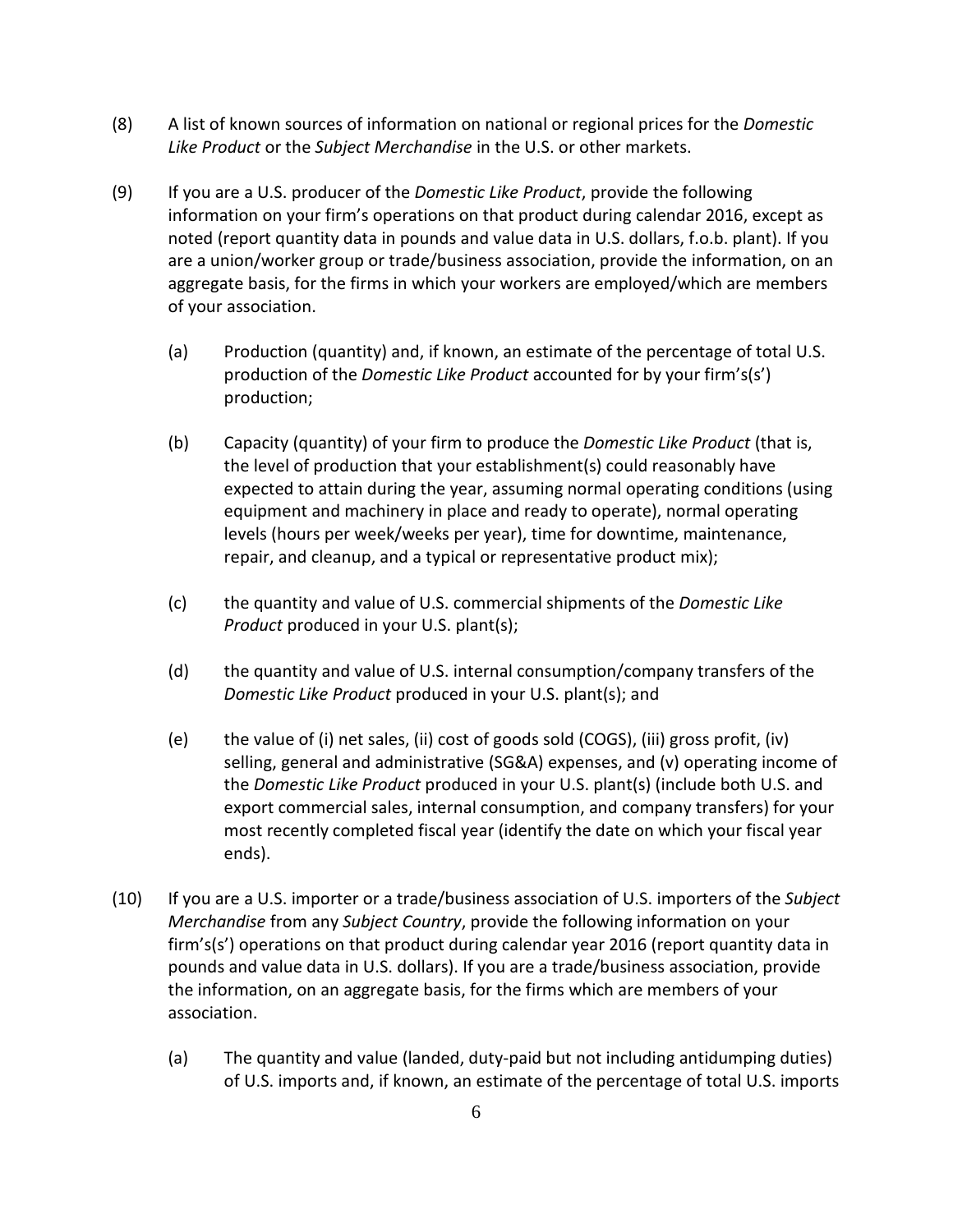of *Subject Merchandise* from each *Subject Country* accounted for by your firm's(s') imports;

- (b) the quantity and value (f.o.b. U.S. port, including antidumping duties) of U.S. commercial shipments of *Subject Merchandise* imported from each *Subject Country*; and
- (c) the quantity and value (f.o.b. U.S. port, including antidumping duties) of U.S. internal consumption/company transfers of *Subject Merchandise* imported from each *Subject Country*.
- (11) If you are a producer, an exporter, or a trade/business association of producers or exporters of the *Subject Merchandise* in any *Subject Country*, provide the following information on your firm's(s') operations on that product during calendar year 2016 (report quantity data in pounds and value data in U.S. dollars, landed and duty-paid at the U.S. port but not including antidumping duties). If you are a trade/business association, provide the information, on an aggregate basis, for the firms which are members of your association.
	- (a) Production (quantity) and, if known, an estimate of the percentage of total production of *Subject Merchandise* in each *Subject Country* accounted for by your firm's(s') production;
	- (b) Capacity (quantity) of your firm(s) to produce the *Subject Merchandise* in each *Subject Country* (that is, the level of production that your establishment(s) could reasonably have expected to attain during the year, assuming normal operating conditions (using equipment and machinery in place and ready to operate), normal operating levels (hours per week/weeks per year), time for downtime, maintenance, repair, and cleanup, and a typical or representative product mix); and
	- (c) the quantity and value of your firm's(s') exports to the United States of *Subject Merchandise* and, if known, an estimate of the percentage of total exports to the United States of *Subject Merchandise* from each *Subject Country* accounted for by your firm's(s') exports.
- (12) Identify significant changes, if any, in the supply and demand conditions or business cycle for the *Domestic Like Product* that have occurred in the United States or in the market for the *Subject Merchandise* in each *Subject Country* after 2010, and significant changes, if any, that are likely to occur within a reasonably foreseeable time. Supply conditions to consider include technology; production methods; development efforts; ability to increase production (including the shift of production facilities used for other products and the use, cost, or availability of major inputs into production); and factors related to the ability to shift supply among different national markets (including barriers